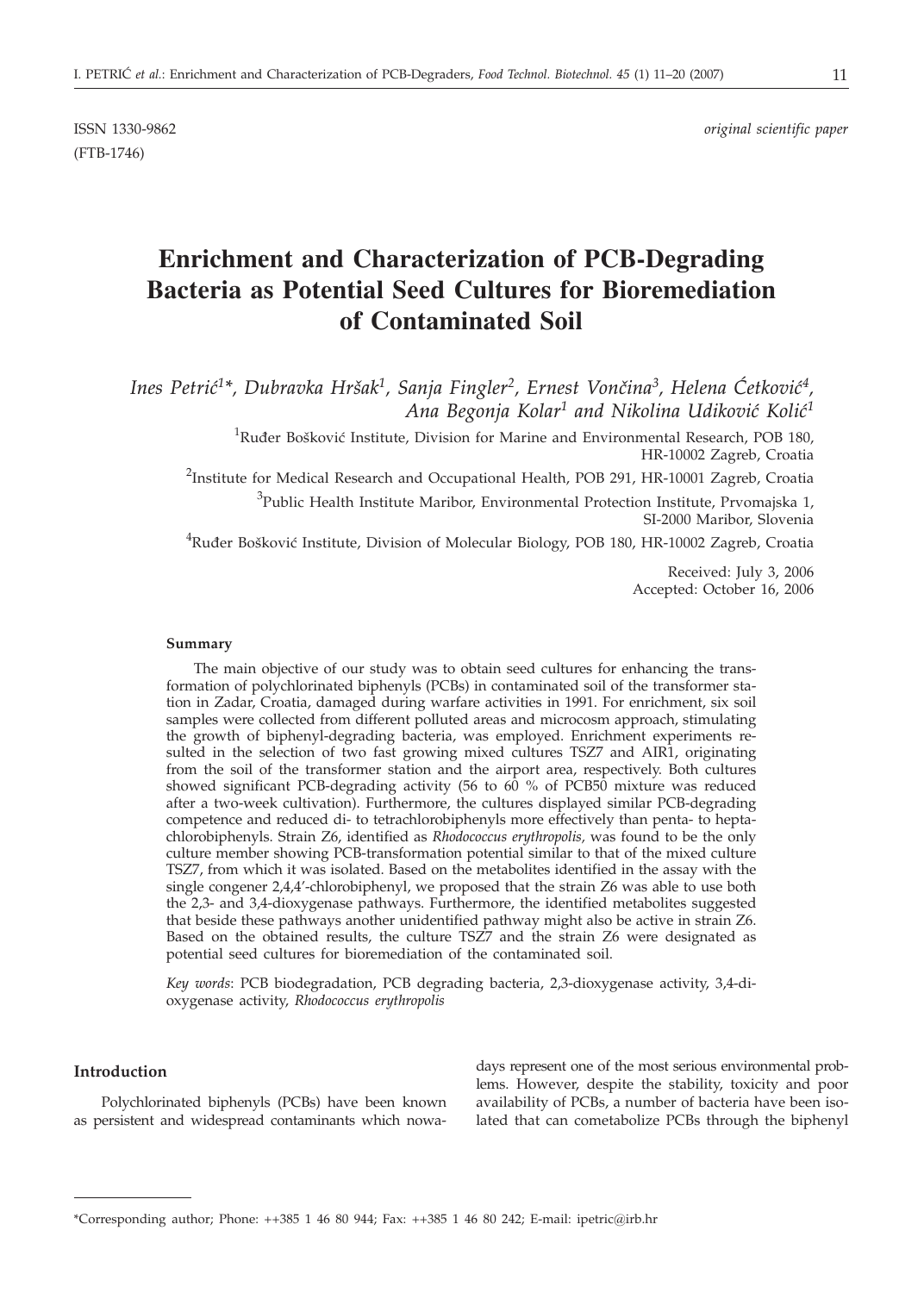catabolic pathway. Research on aerobic bacteria isolated so far has mainly focused on Gram-negative strains belonging to the genera *Pseudomonas, Burkholderia, Ralstonia, Achromobacter, Sphingomonas* and *Comamonas* (*1–8*). However, several reports about PCB-degrading activity and characterization of the genes that are involved in PCB degradation indicated PCB-degrading potential of some Gram-positive strains as well (genera *Rhodococcus, Janibacter, Bacillus, Paenibacillus* and *Microbacterium*) (*9–15*). Aerobic catabolic pathway for PCB degradation seems to be very similar for most of the bacteria and comprises four steps catalysed by the enzymes BphA, BphB, BphC and BphD. The pathway is initiated by the insertion of two oxygen atoms at the carbon positions 2,3 of one aromatic ring by 2,3-dioxygenase, followed by dehydrogenation, *meta*-cleavage and hydrolysis, resulting in the production of the corresponding benzoic acid and five-carbon fragment (*3,6,16*). This sequence of reactions forms the so-called biphenyl catabolic pathway. Some bacteria are also assumed to possess biphenyl 3,4-dioxygenase enzyme, which attacks the molecule at the positions 3,4. Although this pathway has not yet been defined, the formation of chloroacetophenones has been proposed (*1–3,16,17*).

PCBs have not been produced in Croatia, but they have been used as coolants and lubricants in transformers, capacitors, and other electrical equipment. Despite the reduction in PCB inventories since the implementation of regulatory controls, releases of PCBs to the environment through spills and fires continue to occur. The most recent contamination with PCBs in Croatia was a result of warfare activities in the period 1991–1995 when many military vehicles, condensers and transformers were damaged or destroyed, which caused leaking of PCBcontaining oils in the ground. Our experimental field that should be subjected to bioremediation is the contaminated soil of the transformer station in Zadar.

The overall objective of our work was to select the most active PCB-degrading cultures to be used as seed cultures in future bioremediation experiments. The specific objectives were to enrich PCB-degrading bacterial cultures from different PCB-contaminated sites in Croatia and to study their capacity to degrade different PCBs under aerobic conditions. In the present study, we have examined the congener-specific degradation of PCB50 mixture and Aroclor 1248 by two selected enriched mixed cultures, TSZ7 and AIR1, originating from different PCB-polluted areas, and by *Rhodococcus erythropolis* strain Z6, isolated from the culture TSZ7.

## **Materials and Methods**

#### *Soil samples*

Soil samples (depth 0–20 cm) used in this study were taken from different PCB-contaminated sites in Croatia (two samples from airport areas, and four samples from the experimental field area in the vicinity of the transformer station in Zadar, TS 110/35 kV). Transformer station was damaged during warfare operations in 1991. Soil samples were analysed for PCB content and the obtained results are summarized in Table 1. Gas chromatographic-mass spectrometric (GC-MS) analysis of the experimental field soil samples showed contamination with 21 dominant PCB congeners (IUPAC numbers: 16, 17, 18, 28, 31, 32, 40, 41, 42, 44, 47, 48, 49, 52, 60, 64, 66, 70, 71, 74, 95) mostly tri- and tetrachlorobiphenyls.

# *Chemicals*

Biodegradation experiments were performed by using two mixtures of PCB congeners (PCB50 and Aroclor 1248). PCB50 mixture, containing di- to heptachlorinated congeners, was obtained by courtesy of the Environmental Protection Institute, Maribor, Slovenia, origin unknown. The composition of PCB50 mixture, analysed and characterized by using GC-MS, is presented in Table 2. The PCB congeners in the chromatogram of the PCB50 mixture were identified by comparison with the chromatograms of commercially available standard Aroclor PCB mixtures published in the literature (*18*) as well as with the chromatogram of a standard mixture of 20 individual PCB congeners (IUPAC numbers: 28, 52, 60, 74, 77, 101, 105, 114, 118, 123, 126, 138, 153, 156, 157, 167, 169, 170, 180, 189). Commercial mixture Aroclor 1248, containing di- to heptachlorinated congeners, was purchased from Supelco, Bellefonte, USA. Pure PCB congener (2,4,4'- -trichlorobiphenyl, PCB-28) was purchased from LGC Promochem, Wesel, Germany; biphenyl was obtained from Merck, Hohenbrunn, Germany; dihydroxybiphenyl from Fluka, Sigma-Aldrich, Deisenhofen, Germany and *n*- -hexane (p.a. purity) for organic trace analysis from E. Merck, Darmstadt, Germany. All other chemicals of p.a. purity were products of Kemika, Zagreb, Croatia.

#### *Culture media*

The same phosphate-buffered mineral salts medium (PAS) supplemented with 50 mg/L of yeast extract was used as basal medium for all experiments. It was prepared according to Bedard *et al.* (*19*) with the addition of

Table 1. Sampling locations of the contaminated soil from which mixed cultures were enriched

| Enriched culture | Origin    | PCB mass fraction/ $(mg/kg)$ | Determined against    |
|------------------|-----------|------------------------------|-----------------------|
| TSZ1             | TS        | 0.19                         | a mixture of 20 PCBs* |
| TSZ2             | <b>TS</b> | 0.42                         | a mixture of 20 PCBs* |
| TSZ6             | TS        | 48.00                        | Aroclor 1248+1254     |
| TSZ7             | <b>TS</b> | 6044.00                      | Aroclor 1248+1254     |
| AIR1             | airport 1 | 2.21                         | Aroclor 1242+1260     |
| AIR <sub>2</sub> | airport 2 | 2.25                         | Aroclor 1242+1260     |
|                  |           |                              |                       |

TS – transformer station; \* PCB congeners' IUPAC numbers: 28, 52, 60, 74, 77, 101, 105, 114, 118, 123, 126, 138, 153, 156, 157, 167, 169, 170, 180, 189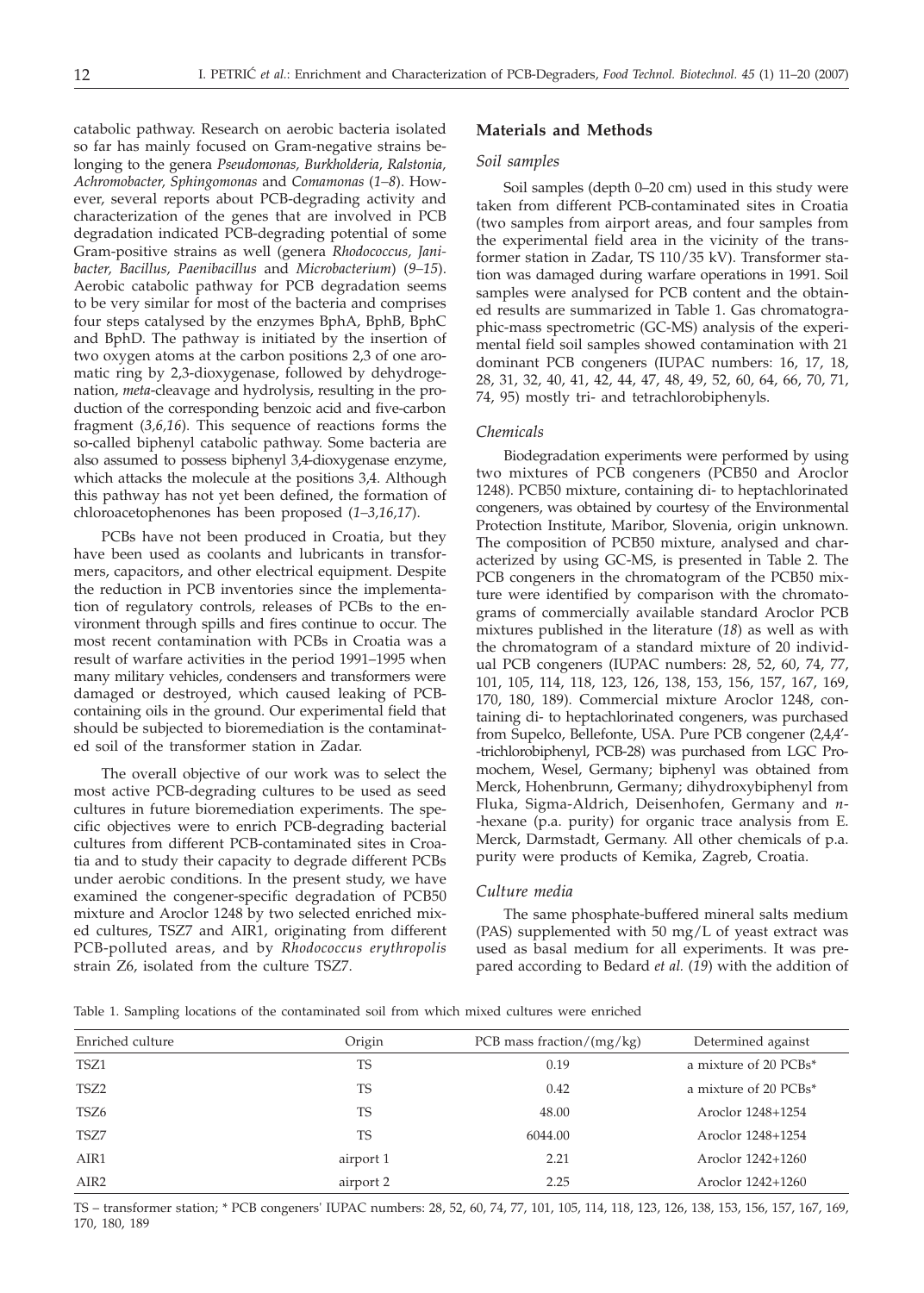Table 2. Degradation of PCB50 mixture expressed as the reduction of chromatographic peak areas in GC-MS chromatograms of culture extracts after 2-week shake-flask cultivation of mixed cultures TSZ7 and AIR1 and pure culture Z6 in the presence of biphenyl

|                |                     |                                                                            |                          | Reduction*/%             |                          |
|----------------|---------------------|----------------------------------------------------------------------------|--------------------------|--------------------------|--------------------------|
| Peak no.       | IUPAC number        | PCB congener                                                               | TSZ7                     | AIR1                     | Z <sub>6</sub>           |
| $\mathbf{1}$   | NA                  | di-CB                                                                      | 100                      | 100                      | 100                      |
| $\overline{2}$ | NA                  | di-CB                                                                      | 100                      | 100                      | 96                       |
| 3              | NA                  | tri-CB                                                                     | 47                       | 50                       | $\overline{\phantom{a}}$ |
| $\overline{4}$ | 18, 15, 17          | 4,4'; 2,2',4; 2,2',5                                                       | 99                       | 98                       | 97                       |
| 5              | $27\,$              | 2,3',6                                                                     | 95                       | 93                       | 85                       |
| 6              | 16, 32              | 2,2',3; 2,4',6                                                             | 74                       | 74                       | 67                       |
| 7              | 26, 25              | 2,3',4; 2,3',5                                                             | 98                       | 97                       | 95                       |
| 8              | 28                  | 2,4,4'                                                                     | 99                       | 99                       | 99                       |
| 9              | 33, 53, 20, 21      | 2,3,3'; 2,3,4; 2',3,4; 2,2',5,6'                                           | 70                       | 70                       | 71                       |
| 10             | <b>NA</b>           | tetra-CB                                                                   | $\overline{\phantom{0}}$ | $\overline{\phantom{m}}$ | $\qquad \qquad -$        |
| 11             | 22, 51              | 2,3,4'; 2,2',4,6'                                                          | 83                       | 82                       | 70                       |
| 12             | 45                  | $2,2^{\prime},3,6$                                                         | $\qquad \qquad -$        | $\overline{\phantom{a}}$ | $\qquad \qquad -$        |
| 13             | 52                  | $2,2^{\prime},5,5^{\prime}$                                                | 42                       | 43                       | 36                       |
| 14             | 49, 43              | 2,2', 3, 5; 2, 2', 4, 5'                                                   | $\qquad \qquad -$        | $\overline{\phantom{m}}$ |                          |
| 15             | 47, 48, 75          | 2,2',4,4'; 2,2',4,5; 2,4,4',6                                              | 56                       | 54                       | 57                       |
| 16             | 44, 37              | 2,2',3,5'; 3,4,4'                                                          | 99                       | 93                       | 97                       |
| 17             | 42, 59              | 2,2',3,4'; 2,3,3',6                                                        | 73                       | 67                       | 59                       |
| 18             | 64, 71, 41          | 2,3,4',6, 2,3',4',6; 2,2',3,4                                              | $\equiv$                 | $\overline{\phantom{m}}$ |                          |
| 19             | 40                  | 2,2',3,3'                                                                  | 75                       | 70                       | 61                       |
| 20             | 67, 100, 57, 103    | 2,3',4,5; 2,2',4,4',6; 2,3,3',5; 2,2',4,5',6                               | 88                       | 87                       | 83                       |
| 21             | 63                  | 2,3,4',5                                                                   | 36                       | 36                       | 32                       |
| 22             | 74, 94              | 2,4,4',5; 2,2',3,5,6'                                                      | 91                       | 81                       | $88\,$                   |
| 23             | 70                  | 2,3',4',5                                                                  | 98                       | 87                       | 96                       |
| 24             | 66, 76, 95, 102, 93 | 2,3',4,4'; 2',3,4,5; 2,2',3,5',6; 2,2',4,5,6'; 2,2',3,5,6                  | 66                       | 60                       | 64                       |
| 25             | 91, 55              | 2,2',3,4',6; 2,3,3',4                                                      | $\overline{\phantom{0}}$ | $\overline{\phantom{a}}$ | $\overline{\phantom{a}}$ |
| 26             | 60, 56              | 2,3,4,4'; 2,3,3',4'                                                        | 40                       | 42                       | 41                       |
| 27             | 101, 90             | 2,2',4,5,5'; 2,2',3,4',5                                                   |                          |                          |                          |
| 28             | 99                  | 2,2',4,4',5                                                                | $\qquad \qquad -$        | $\overline{\phantom{0}}$ |                          |
| 29             | 83                  | 2,2',3,3',5                                                                | $\qquad \qquad -$        |                          |                          |
| 30             | 97, 152             | 2,2',3',4,5; 2,2',3,5,6,6'                                                 | 52                       | 52                       | 54                       |
| 31             | 87, 117, 125        | 2,2',3,4,5'; 2,3,4',5,6; 2',3,4,5,6'                                       | $\qquad \qquad -$        | $\qquad \qquad -$        | $\overline{\phantom{0}}$ |
| 32             | 85                  | 2,2',3,4,4'                                                                |                          |                          |                          |
| 33             | 77, 136             | 3, 3', 4, 4'; 2, 2', 3, 3', 6, 6'                                          |                          |                          |                          |
| 34             | 151                 | 2,2',3,5,5',6                                                              |                          |                          |                          |
| 35             | 123, 149, 139, 118  | 2', 3, 4, 4', 5; 2, 2', 3, 4', 5', 6; 2, 2', 3, 4, 4', 6; 2, 3', 4, 4', 5' | 42                       | 46                       | 45                       |
| 36             | 153                 | 2,2',4,4',5,5'                                                             | 35                       | 40                       | 41                       |
| 37             | 105, NA             | 2,3,3',4,4'; hexa-CB                                                       |                          |                          |                          |
| 38             | 141, 179            | 2,2',3,4,5,5'; 2,2',3,3',5,6,6'                                            |                          |                          |                          |
| 39             | 138, 163, 164       | 2,2',3,4,4',5'; 2,3,3',4',5,6; 2,3,3',4',5',6                              |                          |                          |                          |
| 40             | <b>NA</b>           | hepta-CB                                                                   |                          |                          |                          |
| 41             | 167                 | 2,3',4,4',5,5'                                                             |                          |                          |                          |
| 42             | NA                  | hepta-CB                                                                   |                          |                          |                          |
| 43             | 180                 | 2,2',3,4,4',5,5'                                                           |                          |                          |                          |

\*Data values are averages of duplicate experiments; NA = IUPAC number not assigned

 $CB = chlorobiphenyl$ ;  $-$  = peak area reduction less than 25 % (not considered significant degradation)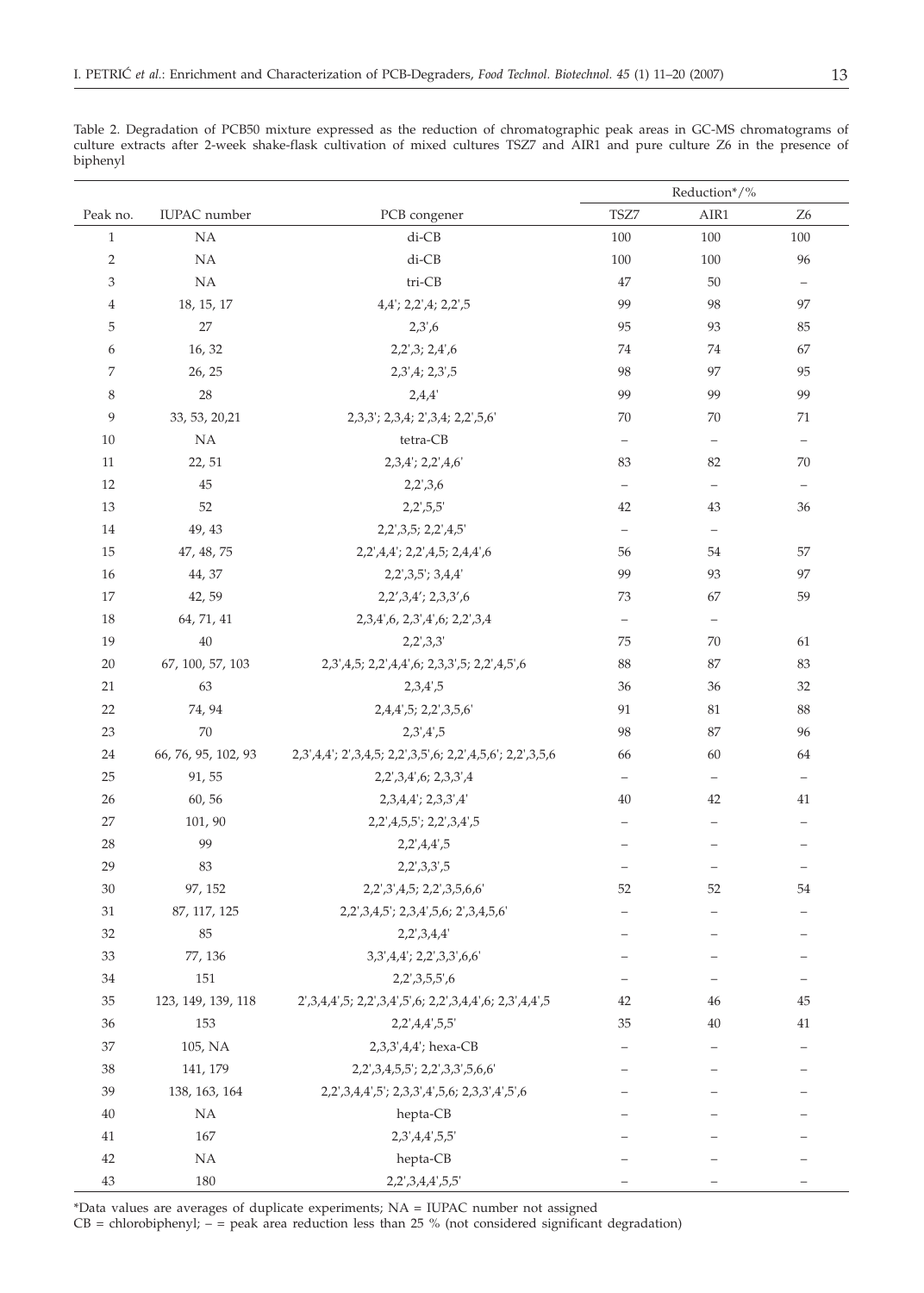sterile molten biphenyl. To prepare PAS agar plates Bacto Agar (Difco Laboratories, USA) was added to the basal medium  $(3.75 \text{ g/L}).$ 

## *Microcosm enrichment*

Duplicate microcosms were prepared by mixing 2 g of soil and 18 mL of PAS medium in 100-mL Erlenmeyer flasks, with the addition of 100 mg/L of biphenyl. Every 7–10 days 10 % of enriched culture was transferred into 300-mL Erlenmeyer flasks containing 100 mL of fresh medium supplemented with 1 g/L of biphenyl. Flasks were shaken on a rotary shaker (200 rpm, 28 °C). During culturing the colour in microcosms was monitored in order to observe yellow metabolite 2-hydroxy-6-oxo-6-phenyl- -hexa-2,4-dienoic acid.

## *Characterization of bacterial communities*

In order to determine the composition of mixed cultures during the growth in microcosms (expressed as CFU per mL of sample), colony counts were performed by spreading appropriate dilutions onto PAS agar plates. Molten biphenyl was placed in the lid of Petri dish and plates were incubated at the temperature of 30  $^{\circ}$ C for 14 days. After incubation, morphologically similar colonies were grouped into different morphotypes and members of each group were counted and expressed as percentage of total bacterial population.

# *Isolation of bacterial strains expressing dioxygenase activity*

To test the activity of the 2,3-dihydroxybiphenyl dioxygenase enzyme, colonies grown on appropriate plate dilutions were sprayed with aqueous solution containing 1 mg/mL of dihydroxybiphenyl and 0.1 mL/mL of acetone (*20*). Positive colonies, recognized as the colonies surrounded by a yellow zone, were further purified by respreading a single colony several times on PAS agar plates until the purity was confirmed.

#### *16S rDNA analysis*

Sequence analyses of 16S ribosomal DNA (rDNA) were performed on strains by amplifying the 16S rRNA genes by PCR using universal primers (27f and 1492r) (*21,22*) in 50-µL volume using a TGradient thermal cycler (Biometra, Göttingen, Germany) and following the standard protocol (*23*). PCR products were separated in 0.8 % agarose gel and purified with a Qiagen QIAquick gel extraction kit according to the manufacturer's instructions. Sequence analyses were performed with automatic sequence analyzer »ABI PRISM® 3100-Avant Genetic Analyser« (Applied Biosystem, USA) with internal primers 27f, 1492r, 38f, 338f and 518r. 16S rDNA sequences were analysed using GenBank NCBI database and the Ribosomal Database Project (Sequence Match and Classifier Programs) to obtain the most closely matched species. Also, using Clustal X program, multiple sequence alignments were performed.

#### *PCB biodegradation assay*

For biodegradation assays with PCB50 mixture, 5 mL of inoculum (three-day-old shaken-flask culture grown in PAS medium supplemented with biphenyl) were added into 300-mL Erlenmeyer flasks containing 50 mL of PAS

medium and supplemented with biphenyl  $(1 g/L)$  and PCB50 mixture (50 mg/L). For the assay with Aroclor 1248, 2 mL of pure culture inoculum (prepared as described above) were added into 50-mL Erlenmeyer flasks containing 20 mL of PAS medium and supplemented with biphenyl (0.7 g/L) and Aroclor 1248 (45 mg/L). Control experiments without the addition of bacterial cells were performed as well. All experiments, including the control, were done in duplicates. In both assays, flasks were incubated for 2 weeks on a rotary shaker (200 rpm, 28 °C). After incubation, the whole flask was submitted to the extraction as follows: heating (90 °C, 10 min); sonication (15 min); addition of 20 mL of *n*-hexane; shaking on rotary shaker (2 h, 250 rpm, 18  $^{\circ}$ C); addition of anhydrous sodium sulphate (5 g) and centrifuging (4000  $\times$  *g*, 4 min). The obtained *n*-hexane layer was collected and GC-MS analyses of the extracts were performed by using a Varian Saturn II GC-MS system (Varian, Walnut Creek, CA, USA) consisting of a Varian 3400 gas chromatograph and ion trap detector (ITD). Separation of PCB congeners was performed on an Rtx-5MS fused silica column, dimensions  $60 \text{ m} \times 0.25 \text{ mm}$  (i.d.), film thickness 0.25  $\mu$ m (Restek, Bellefonte, PA, USA). The column temperature was programmed from 60 °C (1 min hold) to 200 °C at 40 °C/min, then to 240 °C at 2 °C/min, and then to 260 °C at 40 °C/min (20 min hold). The injector temperature was programmed from 100 °C (0.1 min hold) to 270 °C at 200 °C/min (3 min hold). The carrier gas was helium. Column head pressure was 103 Pa. The GC-MS (ITD) was operating in the electron impact ionization mode (70 eV) at the filament emission current of  $20 \mu A$ . Transfer line and manifold temperatures were 240 and 220 °C, respectively. The spectra of PCB congeners were recorded in the full scan acquisition mode (mass range 45–500 *m/z*) and the scan rate of 1 scan/s. Areas of specific peaks in chromatograms of the samples were measured and compared to those in chromatograms of control samples. The peak areas in chromatograms of the culture extracts after incubation period were expressed as a percentage of the corresponding peak areas in chromatograms of the control sample extracts.

#### *Biodegradation assay with single PCB congener*

Assay with a single congener PCB-28 was performed with pure culture Z6 isolated from mixed culture TSZ7. Inoculum (2 mL of three-day-old culture grown in PAS medium supplemented with biphenyl) was added into 20 mL of PAS medium. Flasks were supplemented with biphenyl (250 mg/L) and 5 mg/L of the congener. The experiment was performed in duplicates. Culture was incubated for 7 days under the same conditions as previously described for biodegradation assays. After incubation, the whole flask was submitted to the extraction performed on a rotary shaker by the addition of dichloromethane (25 mL) and the organic layer was collected for further analysis. Extraction was repeated but this time the culture was acidified by the addition of 100 µL of concentrated hydrochloric acid (to give pH=2–3). Both organic layers from neutral and acid extractions were joined, dried with anhydrous sodium sulphate and concentrated under the stream of nitrogen (to the final volume of 250 µL). The extracts were subjected to GC-MS analyses using a GC/MS HP AGILENT instrument (Palo Alto, CA, USA) equipped with DB-5MSITD column (J&W Scien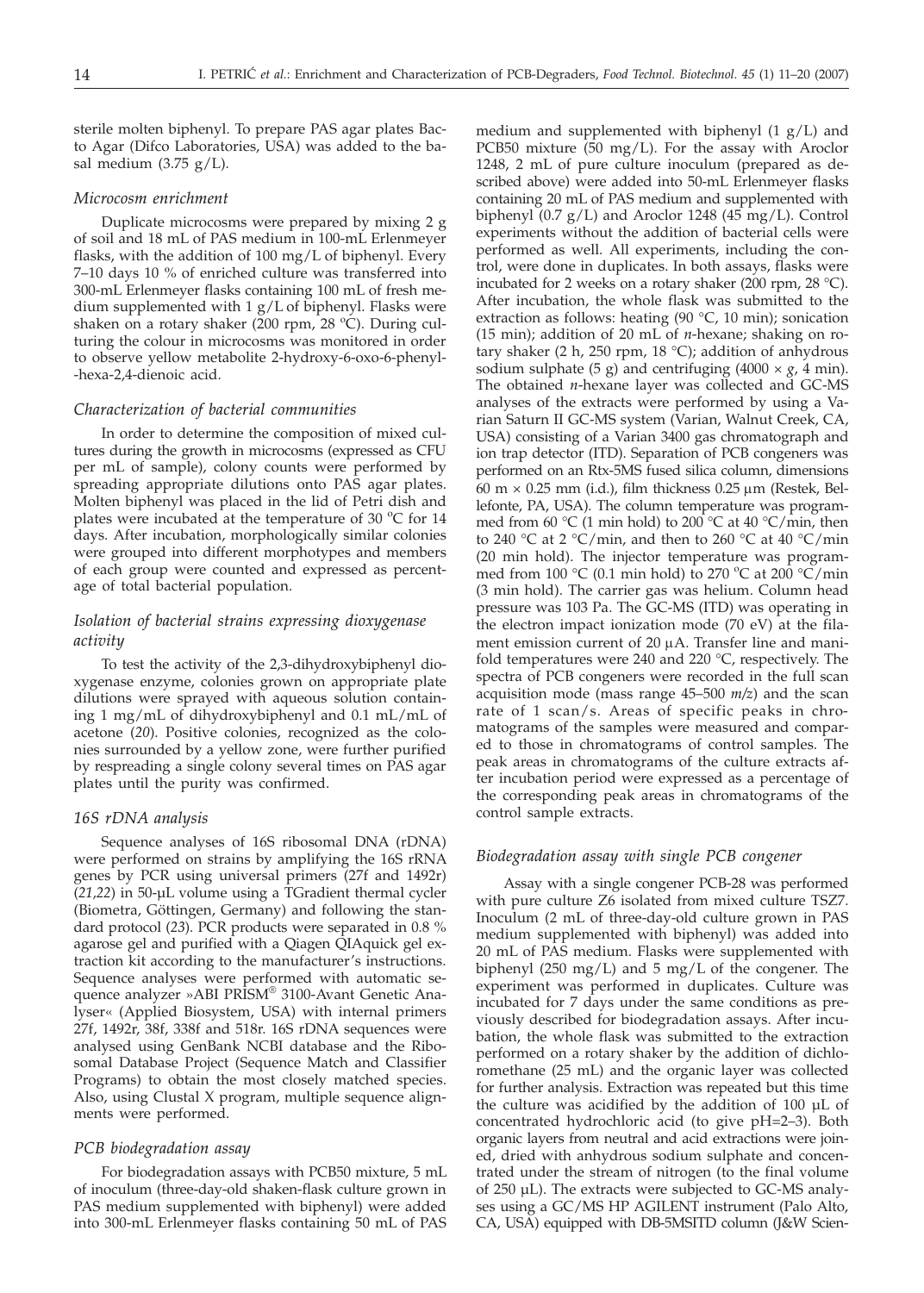tific, Folsom, USA). The column temperature was programmed from 35 °C (1 min hold) to 300 °C at 5 °C/min (15 min hold). The mass spectra of metabolites were recorded in the full scan acquisition mode (mass range 33–650 *m/z*) and the scan rate of 1 scan/s. The carrier gas was helium.

## *Nucleotide sequence accession number for strain Z6*

The nucleotide sequence described in this article is deposited in the NCBI/Gen Bank nucleotide sequence database under the accession no.: DQ397663 (16S rDNA).

#### **Results**

# *Enrichment and selection of biphenyl degrading bacterial cultures*

Microcosm experiments presented in this work resulted in the enrichment of six mixed bacterial cultures (derived from soil samples of different PCB contamination levels) within 1–5 months (*i.e*. after 4–20 subculturings) in mineral medium with biphenyl as the only carbon source (Table 1). The fastest enrichment was achieved for the culture TSZ7. During enrichment, formation of the yellow metabolite 2-hydroxy-6-oxo-6-phenyl-hexa- -2,4-dienoic acid (HOPDA), indicating 2,3-dihydroxybiphenyl dioxygenase activity (2,3-DHBD), was observed in all cultures except in the TSZ1. At the beginning of the enrichment, HOPDA appeared within 3 days from the onset of incubation. This period was shortened for cultures AIR1 and TSZ7 as the enrichment continued, to be finally observed within 24 hours. Biphenyl consumption was monitored likewise, and its total exhaustion with the cultures AIR1 and TSZ7 was observed within 7 days. Furthermore, growth was detected in all cultures, although the highest turbidity was observed with the mixed cultures AIR1 and TSZ7. Therefore, in our further work we concentrated on the characterization of these two fastest growing mixed cultures which originated from the polluted soils collected at the airport area (culture AIR1) and at the experimental field of the transformer station (TS) area (culture TSZ7).

# *Characterization of the selected mixed bacterial cultures AIR1 and TSZ7*

The study of the structure of the selected mixed cultures suggested that cultures AIR1 and TSZ7 each contained eight morphologically different colony types. Morphological similarity was observed between the colony types T6 and Z6 originating from mixed cultures AIR1 and TSZ7, respectively. After incubation on PAS agar plates under biphenyl atmosphere, the presence of a yellow halo around the colonies of these two members was observed, as an indication of dioxygenase activity. To verify this assumption, colonies were sprayed with dihydroxybiphenyl, and the appearance of yellow colour within a few minutes confirmed 2,3-DHBD activity of both members. None of the other grown colonies of the selected cultures showed this activity. Colony morphology of biphenyl degraders was as follows: round, convex, smooth with wave margins and creamy brown coloured.

During the enrichments the selected mixed cultures went through two phases of growth: the first »yellow phase« occurred within 3 days following each transfer in fresh PAS medium and was characterized by the accumulation of HOPDA; the second »turbid phase« lasted until the exhaustion of biphenyl and was characterized by an increase in bacterial biomass and disappearance of the yellow colour. The analysis of the grown colonies on PAS agar plates suggested that during these phases the structure of both mixed cultures changed significantly. Surprisingly, colony types Z6 and T6, expressing 2,3-DHBD activity and characterized as biphenyl degrading strains, were present in small proportions (approximately 1 %) of total population in both mixed cultures. Both strains Z6 and T6 were submitted to 16S rDNA nucleotide sequence analysis, which showed their phylogenetic similarity, *i.e*. sequence identity of 95–98 % to *Rhodococcus erythropolis* strains. In further experiments we chose the strain Z6, which originated from the polluted soil of the TS area.

## *Screening of enriched mixed cultures for their PCB-degrading activity*

Screening of PCB-degrading activity of the selected mixed cultures AIR1 and TSZ7 was performed in shake-flasks by using PCB50 mixture, which contained dito heptachlorobiphenyls (di- to hepta-CBs). The average reduction percentage of chromatographic peak areas in the chromatograms of culture extracts after 2-week incubation of the selected cultures is presented in Table 2. As evident, the cultures expressed similar PCB-degrading activities. They reduced 19 out of 43 peaks in the PCB50 mixture chromatogram with the efficiency of 50 to 100 %. Among them the reduction higher than 80 % was obtained for 11 peaks corresponding to di- to tetra-CBs and between 50 and 80 % for 8 peaks corresponding to tri- to penta-CBs. The remaining peaks, corresponding mainly to penta- and hexa-CBs were reduced between 25 and 50 % and hepta-CBs less than 25 % (the latter was not considered a significant degradation).

The results presented in Table 2 revealed as well that the selected cultures are capable of degrading tri-CBs regardless of different chlorine substitution. In contrast, selected cultures showed different degradation activity toward different substituted tetra-CBs (from none to 97 % reduction). For 2,2',5,5'-CB (peak no. 13) and 2,2',3,3'-CB (peak no. 19), both di(*ortho*)- and di(*meta*)-substituted congeners, lower reduction was achieved for the congener with the only free positions 3,4 for dioxygenase attack (41 *vs*. 72 %, respectively). Reduction was not observed for the tri(*ortho*)-substituted 2,2',3,6-CB (peak no. 12). The congener 2,3,4',5 (peak no. 21) with blocked both *meta* positions on one ring was degraded less efficiently than the congeners  $2,3',4',5$  (peak no. 23) and  $2,2',3,3'$ -CB (peak no. 19) with blocked one *meta* position on each ring (36 % compared to 92 and 72 %, respectively).

#### *PCB-degrading activity of the strain Z6*

To screen PCB-degrading activity of the strain Z6, the only member of the mixed culture TSZ7 which showed 2,3-DHBD activity, the first biodegradation experiment was performed under the same conditions as described for the mixed cultures. The obtained results (Table 2) revealed similarities in the degradation potential of this strain and the mixed culture TSZ7 from which it was isolated.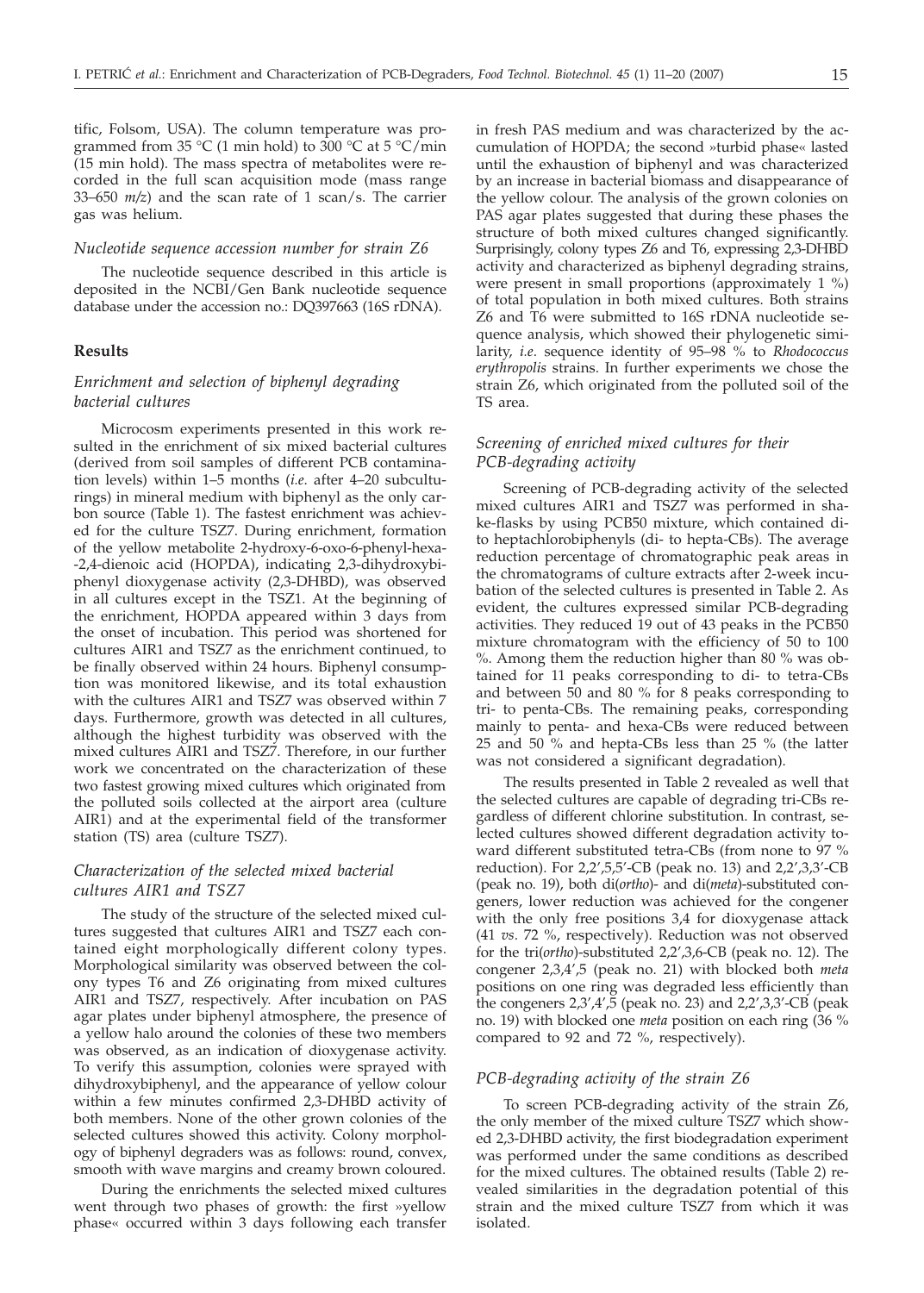For further analysis of PCB-degrading activity of the strain Z6 the second shake-flask biodegradation experiment was performed with Aroclor 1248. The results presented in Table 3 revealed that reduction of di- and tri-CBs was higher than 80 %, except for 2,2',6-CB (peak no. 4) (51 %). Furthermore, tetra-CBs were reduced up to 100 %, with average reduction of 67 %, while the reduction for higher chlorinated congeners was weak. Thus, from penta-CBs, only 2,2',3',4,5-CB (peak no. 34) and 2,3',4,4',5-CB (peak no. 42) were considered degraded and the remaining hexa- and hepta-CBs non degraded by the strain Z6.

Furthermore, degradation from 40 to 96 % was achieved for both congeners with the only free positions for 2,3-dioxygenase attack (2,3,4,4'-CB; 2,4,4',5-CB; 2,3',4,4', 5-CB) and the congeners with the only free positions 3,4 (2,2',5,5'-CB). However, when comparing structurally similar congeners (2,2',3,5'-CB and 2,2',3,3'-CB *vs*. 2,2',5,5'- -CB), higher reduction was obtained for congeners with free positions for both dioxygenase attacks. Furthermore, strain Z6 efficiently degraded di(*ortho*)-CBs (2,2'-CB; 2,2',4-CB; 2,2',5-CB), di(*para*)-CBs (2,4,4'-CB; 2,4,4',5-CB) and di(*meta*)-CBs (2,2',3,5'-CB; 2,2',3,3'-CB; 2,3',4',5-CB).

Table 3. Degradation of PCB congeners in Aroclor 1248 after 2-week shake-flask cultivation of *Rhodococcus erythropolis* strain Z6 in the presence of biphenyl

| Peak no.       | <b>IUPAC</b> number | PCB congener                  | Concentration/(µg/mL) |               |                          |
|----------------|---------------------|-------------------------------|-----------------------|---------------|--------------------------|
|                |                     |                               | initial               | after 2 weeks | degraded*/%              |
| $1\,$          | $\overline{4}$      | 2,2'                          | 0.029                 | 0.000         | 100                      |
| 3              | $\,8\,$             | 2,4'                          | 0.185                 | 0.000         | 100                      |
| $\overline{4}$ | 19                  | 2,2',6                        | 0.067                 | 0.033         | 51                       |
| 5              | $18 + 17$           | 2,2',4; 2,2',5                | 2.281                 | 0.044         | 98                       |
| 6              | 27                  | 2,3,6                         | 0.042                 | 0.000         | 100                      |
| $\overline{7}$ | $32 + 16$           | 2,4',6; 2,2',3                | 0.952                 | 0.206         | 78                       |
| 10             | $28 + 31$           | $2,4,4$ ; $2,4',5$            | 6.116                 | 0.355         | 94                       |
| 15             | 52                  | 2,2',5,5'                     | 4.112                 | 1.605         | 61                       |
| 16             | 49                  | 2,2',4,5'                     | 2.783                 | 1.673         | 40                       |
| 17             | $48 + 47$           | 2,2',4,5; 2,2',4,4'           | 2.250                 | 0.867         | 61                       |
| 18             | 44                  | 2,2',3,5'                     | 3.939                 | 0.016         | 100                      |
| 19             | $42\,$              | 2,2',3,4'                     | 1.232                 | 0.228         | 81                       |
| $20\,$         | $71 + 41 + 64$      | 2,3',4',6; 2,2',3,4; 2,3,4',6 | 3.857                 | 2.681         | $30\,$                   |
| 22             | $40\,$              | 2,2',3,3'                     | 0.739                 | 0.106         | 86                       |
| 25             | 74                  | 2,4,4',5                      | 2.698                 | 0.119         | 96                       |
| 26             | $70\,$              | 2,3',4',5                     | 5.461                 | 0.132         | 98                       |
| 27             | $66 + 95$           | 2,3',4,4'; 2,2',3,5',6        | 6.214                 | 3.725         | 40                       |
| 28             | 91                  | 2,2',3,4',6                   | 0.410                 | 0.353         | $\overline{\phantom{a}}$ |
| 29             | 60                  | 2,3,4,4'                      | 1.649                 | 0.866         | 47                       |
| 30             | 101                 | 2,2',4,5,5'                   | 1.540                 | 1.240         | $\overline{\phantom{0}}$ |
| $31\,$         | 99                  | 2,2',4,4',5                   | 1.220                 | 1.042         | $\overline{\phantom{0}}$ |
| $32\,$         | 119                 | 2,3',4,4',6                   | 0.038                 | 0.039         |                          |
| 33             | 83                  | 2,2',3,3',5                   | 0.170                 | 0.139         | $\overline{\phantom{0}}$ |
| 34             | 97                  | 2,2',3',4,5                   | 0.856                 | 0.298         | 65                       |
| $35\,$         | 87                  | 2,2',3,4,5'                   | 0.977                 | 0.838         | $\equiv$                 |
| 41             | 123                 | 2',3,4,4',5                   | 0.049                 | 0.061         | $\qquad \qquad -$        |
| 42             | 118                 | 2,3',4,4',5                   | 1.768                 | 1.066         | 40                       |
| 43             | 114                 | 2,3,4,4',5                    | 0.101                 | 0.078         | $\overline{\phantom{0}}$ |
| 45             | 153                 | 2,2',4,4',5,5'                | 0.273                 | 0.234         | $\overline{\phantom{0}}$ |
| 46             | 105                 | 2,3,3',4,4'                   | 1.200                 | 1.077         | $\overline{\phantom{0}}$ |
| 49             | 138                 | 2,2',3,4,4',5'                | 0.329                 | 0.308         | $\overline{\phantom{0}}$ |
| 52             | 167                 | 2,3',4,4',5,5'                | 0.008                 | 0.006         | $\overline{\phantom{0}}$ |
| 55             | 180                 | 2,2',3,4,4',5,5'              | 0.096                 | 0.086         |                          |
| 56             | 170                 | 2,2',3,3',4,4',5              | 0.029                 | 0.034         | $\overline{\phantom{0}}$ |

 $-$  = reduction less than 25 % (not considered significant degradation)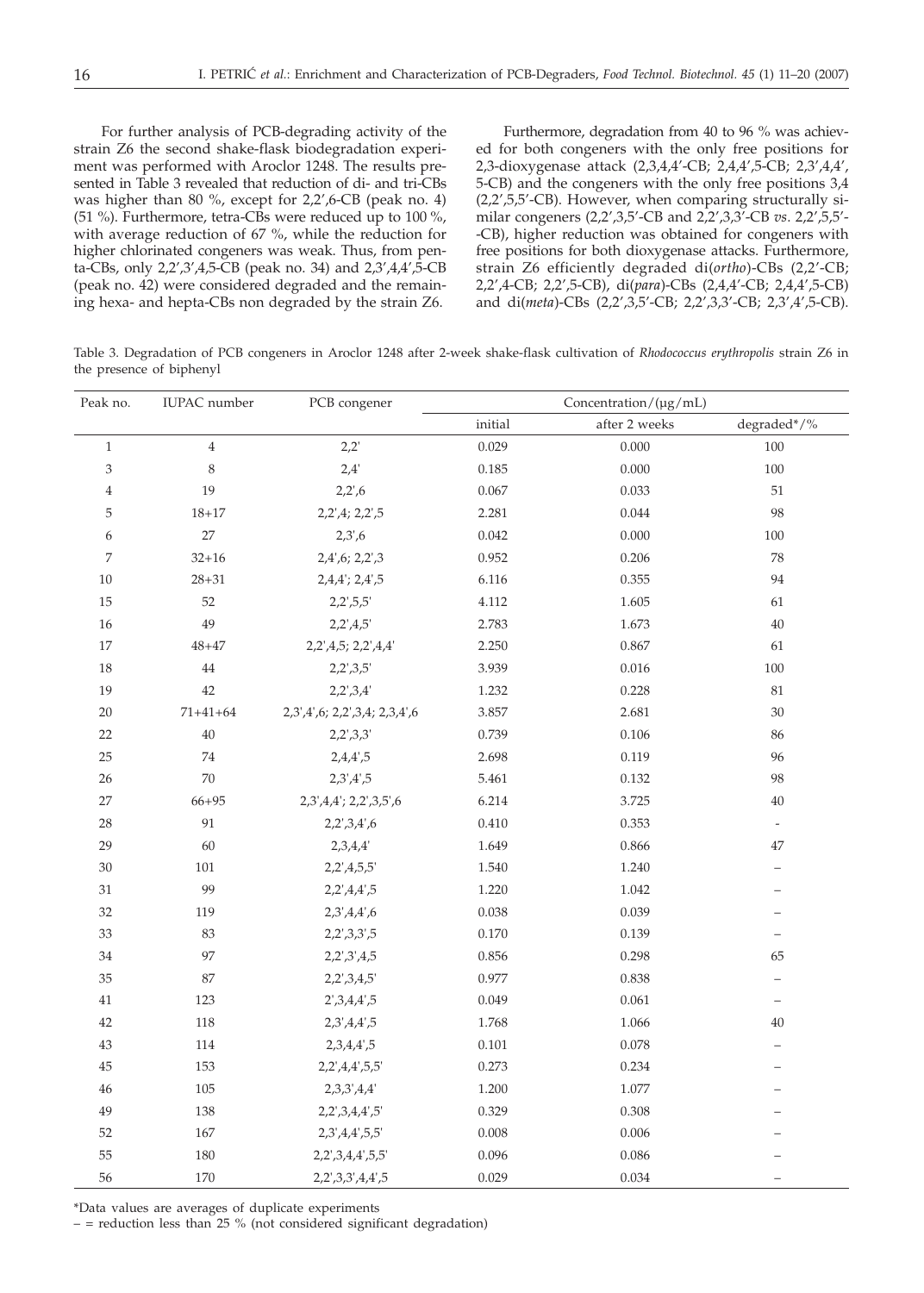Also, lower reduction was obtained for 2,2',6-CB, with tri(*ortho*)-substituents. Different reduction was obtained as well for structurally similar PCB-congeners such as 2,2',4,5'-CB (peak no. 16) *vs.* 2,2',3,4'-CB (peak no. 19), or 2,3,4,4'-CB (peak no. 29) *vs.* 2,4,4',5-CB (peak no. 25), and among penta-CBs between 2,2',3,4',5'-CB (peak no. 34) and 2,2',4,5,5'-CB (peak no. 30).

During the biodegradation experiment with the congener PCB-28 (2,4,4'-CB), metabolites formed were also monitored by GC-MS analyses. The total ion current chromatogram of culture extract after 7-day incubation is presented in Fig. 1 and the main metabolites that are presumed to be formed by the strain Z6 are listed in Table 4. Chlorobenzoic acids were identified by comparing





1 to 7 = metabolites presumed to be generated from PCB-28 transformation (structure shown in Table 4) I to IV = metabolites presumed to be generated from biphenyl transformation (I = acetophenone; II = benzoic acid; III = 2-hydroxybenzoic acid, and  $IV = 3$ -phenyl-2-propenoic acid)

| No.          | Metabolite                                   | Structure                         | $m/z$ (relative intensity/%)                 |
|--------------|----------------------------------------------|-----------------------------------|----------------------------------------------|
| $\mathbf{1}$ | 4-chlorobenzoic acid                         | COOH<br>$CI =$                    | 156 (70) 139 (100) 111 (55) 75 (36) 50 (19)  |
| 2            | 2,4-dichlorobenzoic acid                     | COOH<br>CI                        | 190 (55) 173 (100) 145 (26) 109 (17) 74 (36) |
| 3            | 2,4-dichloroacetophenone                     | $-cH_3$                           | 188 (17) 173 (100) 145 (29) 109 (15) 75 (17) |
| 4            | 2,4-dichlorophenyl methanol                  | CH <sub>2</sub> OH<br>$CI -$      | 176 (39) 141 (70) 113 (68) 77 (100)          |
| 5            | $\alpha$ -methyl-2,4-dichlorophenyl methanol | OH<br>$CH - CH3$                  | 190 (17) 175 (100) 147 (14) 111 (62) 75 (15) |
| 6            | 2,4-dichlorophenyl acetic acid               | $cH_2$ $\sim$ $coOH$<br><b>CI</b> | 204 (24) 171 (17) 159 (100) 125 (37) 89 (28) |
| 7            | 3-(2,4-dichlorphenyl)-2-propenoic acid       | $CH = CH - COOH$<br>$CI =$        | 216 (10) 181 (100) 171 (30) 136 (20)         |

Table 4. Main metabolites detected in single PCB-congener assay with *Rhodococcus erythropolis* strain Z6 during transformation of PCB–28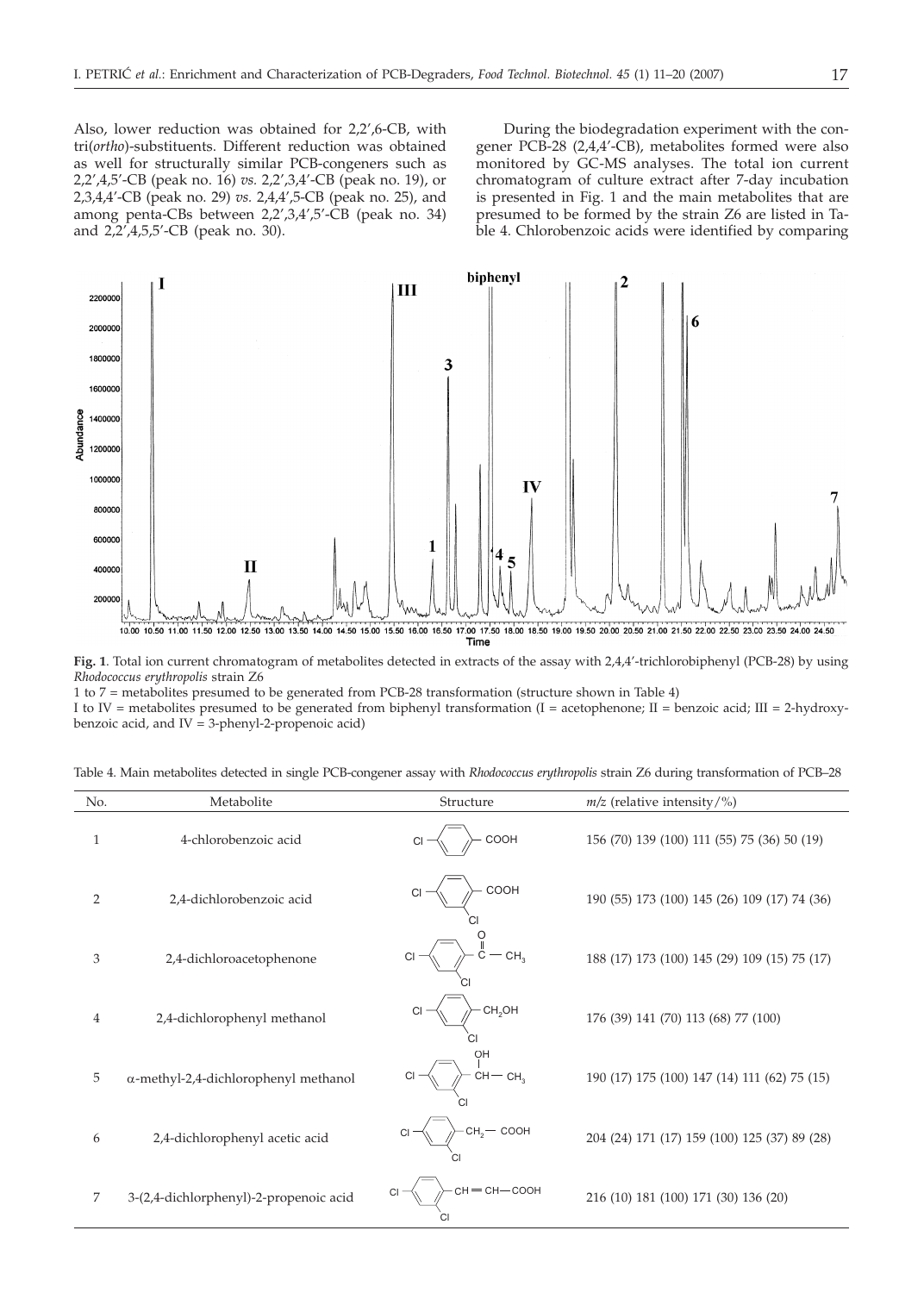mass spectra and the retention times of the compounds to available standards, while the identification of other metabolites was based on their mass spectra and data suggested by MS computer program library, since authentic standards of these compounds were not available. As can be seen from the presented results, in addition to chlorobenzoic acids, known to be formed within biphenyl pathway (Fig. 1, metabolites no. 1 and 2), some other unexpected chlorinated aromatic metabolites were also identified in the culture extracts (Fig. 1, metabolites no. 3–7). Furthermore, unchlorinated metabolites presumed to be generated from biphenyl transformation were identified as well.

## **Discussion**

The enrichment approach employed in this work was based on growth stimulation of biphenyl-degrading bacteria, which are considered as potential PCB-degraders (*8,12–14*). From six soil samples collected at different locations with long-time PCB contamination history, two mixed cultures (TSZ7 and AIR1) were chosen as potential PCB-degrading cultures since they: (*i*) established stable population densities within 1–5 months, (*ii*) showed the highest growth on biphenyl, and (*iii*) expressed 2,3-DHBD activity. The fastest enrichment of the culture TSZ7, originating from the experimental field of the TS Zadar, could be due to high level of PCB contamination in the soil.

Morphological characterization of the selected mixed cultures grown on PAS agar plates under the atmosphere of biphenyl suggested that both selected mixed cultures are very complex communities. From each culture a member that produced yellow metabolite HOPDA was isolated, which indicated the presence of at least one bacterial strain that was capable of opening the biphenyl ring. They were present in small proportions of the total population but the detected dioxygenase activity suggested their crucial role in PCB degradation. Sàágua *et al.* (*11*) also reported about a Gram-positive strain which supported PCB degradation and was not the dominant strain in the mixed culture.

# *Comparison of PCB-degrading activity of the selected mixed cultures TSZ7 and AIR1*

Our two-week biodegradation experiment with the selected mixed cultures confirmed their substantial PCB- -degrading activity (56 to 60 % of the initial PCB50 mixture was reduced). The obtained results are in agreement with the fact that enzymes expressed during growth on biphenyl are involved in PCB catabolism. Furthermore, despite the fact that the selected cultures originated from the soils with different PCB contamination history, both of them contained PCB-degrading strains belonging to the same species (*Rhodococcus erythropolis*) and showed similar PCB-degrading activity. Similarly, after 6-month enrichment with biphenyl, Wagner-Döbler *et al.* (*20*) found few taxonomic differences between PCB-degrading mixed cultures derived from seven different samples and almost all the cultures contained bacteria belonging to the genus *Rhodococcus*. This suggested that *Rhodococcus* species are widespread in different contaminated soils. The detailed analysis of GC-MS peaks during biodegradation experiments revealed that our cultures reduced less chlo-

rinated biphenyls more efficiently than the highly chlorinated ones (transformed majority of di- to tetra-CBs with the efficiency higher than 50 %; a few peaks containing penta- and hexa-CBs and none of hepta-CBs were considered to be reduced). Similar degrading activity toward less chlorinated congeners has also been reported by other authors (*6,7*). Complete disappearance of 2,4,4'-CB, the congener with blocked positions 3,4 for dioxygenase attack, and a significant degradation of 2,2',5,5'-CB, with blocked positions 2,3 for dioxygenase attack, implied the activity of both 2,3- and 3,4-biphenyl dioxygenase enzyme systems (BDO) in both cultures. However, degradation was higher for the congener with free positions for 2,3-dioxygenase attacks, which further indicated that positions 2,3 were oxidized more easily by our bacteria. The cultures readily degraded di- and tri-CBs with very small differences toward chlorine substitution (di(*ortho*)- CBs (2,3',6; 2,2',3; 2,4',6), di(*meta*)-CB (2,3',5) or di(*para*)- CB (2,4,4')). For tetra-CBs, both cultures were efficient in degrading di(*ortho*)*-*substituted congeners, although it has been suggested that these congeners are more resistant to microbial degradation (*24,25*). However, they were not capable of reducing the tri(*ortho*)-CB, but they were capable of degrading di(*para*)-CBs and di(*meta*)-CBs, although better degradation was observed for the congeners with *meta* substitution distributed on both rings. It is necessary to note that the above discussion relates only to the peaks in GC-MS chromatograms representing a single PCB congener.

# *Congener-specific degradation by Rhodococcus erythropolis strain Z6*

Based on 16S rDNA analysis, strain Z6, biphenyl-degrading member of the selected culture TSZ7, was identified as *Rhodococcus erythropolis*. As previously mentioned, most of the research on PCB-degradation reported so far was concentrated on Gram-negative strains, while a few studies were focused on Gram-positive bacteria including *Rhodococcus* species (*13,26–28*). Furthermore, it is important to note that catabolically active rhodococci have been isolated from different environments and there is a general belief that these bacteria play a crucial role in biodegradation of different pollutants in the soil (*29,30*). These facts and the following characteristics make the bacteria of the genus *Rhodococcus* promising candidates for bioremediation of PCB-contaminated soils: (*i*) their cells are hydrophobic, enabling the degradation of hydrophobic pollutants such as PCBs by allowing cells to adhere to the oil/water interfaces (*31*), (*ii*) they can persist in soil even in starvation conditions (*30*), (*iii*) rhodococci usually produce surfactants which decrease the interfacial tension between the phases, making it easier for hydrophobic compound to enter the microbial cell (*29*), and (*iv*) these bacteria exhibit multiple homologues of enzymes, thus enhancing their metabolic versatility (*32*).

GC-MS analyses of the culture extracts of both biodegradation experiments, carried out with PCB50 and Aroclor 1248, confirmed substantial PCB-degrading activity of the strain Z6, comparable to that of the mixed culture TSZ7 from which it was isolated. More detailed analysis of GC-MS chromatograms revealed no marked differences in congener specificity either in degrading congeners with different degree of chlorination or with different chlorination pattern. This further supported our hypothesis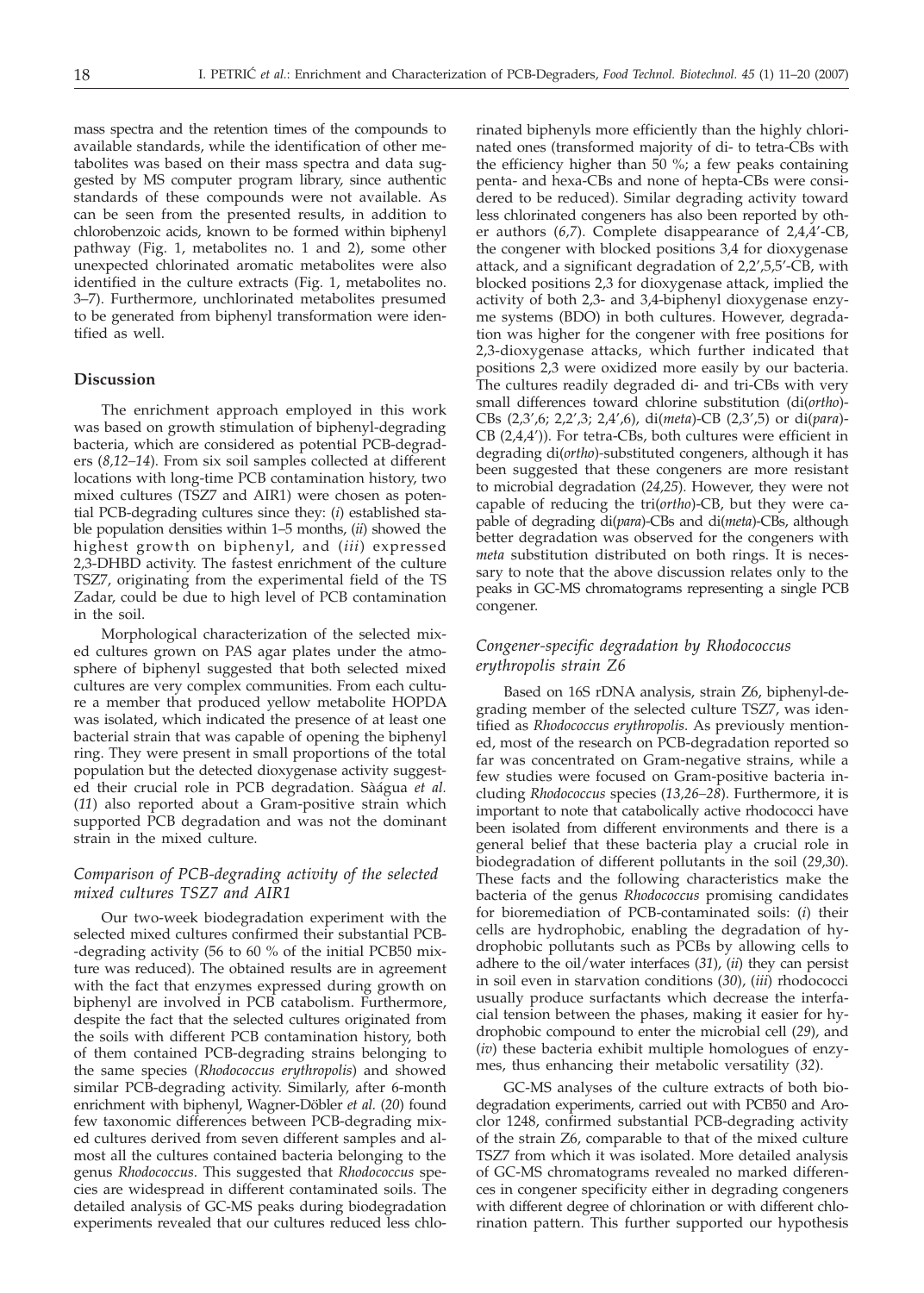that strain Z6, the only member expressing 2,3-biphenyl dioxygenase activity, is crucial for PCB-degrading activity of the mixed culture TSZ7.

Further analyses of its degradation capability toward congeners with three blocked positions on one ring suggested that strain Z6 preferred 2,5,4-substitution over 2,3,4-substitution. When analyzing di(*ortho*)-CBs, with one *meta* substitution on each ring, degradation seems to follow the rule: 3,5' is preferred over 3,3', which is preferred over 5,5'. Also, if *meta* position is switched with *para,* congener is less degradable, while *ortho* position switched with *para* position does not affect the degradation. In comparison with well characterized PCB degrading bacteria *Pseudomonas pseudoalcaligenes* KF707, exhibiting low activity toward *ortho*-substituted congeners and *Burkholderia* sp. LB400, which showed low activity toward *para*-substituted congeners (*5,7,10*), our strain Z6 expressed wider substrate specificity and degraded different *ortho*, *meta* and *para* substituted CBs. Similar substrate specificity was also suggested for some other Gram-positive strains: *Microbacterium* sp. B51 (*10*), *Rhodococcus* sp. R04 and *Rhodococcus* sp. RHA1 (*13,15*).

#### *Catabolic versatility of strain Z6*

Further experiment with single congener PCB-28 (2,4,4'-CB) was conducted in order to better elucidate PCB-degrading potential of the strain Z6. As reported so far, most bacteria degrade PCBs *via* a major biphenyl pathway that is initiated by the attack of 2,3-biphenyl dioxygenase (2,3-BDO) and followed by a *meta*-1,2 fission. In that case the corresponding chlorobenzoic acids (CBAs) were detected as main metabolites (*3,6,16*). The metabolites 2,4-CBA and 4-CBA, identified in the culture extracts of our assay with 2,4,4'-CB, suggested that transformation was initiated by 2,3-BDO enzyme and that this congener was attacked on both rings. However, beside these metabolites, 2,4-chloroacetophenone (2,4-CA), as well as some chlorinated benzyl or benzoyl metabolites with shorter aliphatic side-chain (Table 4), which were not expected as part of PCB-degradation pathway, were also identified. In similar investigations with 2,4,4'-CB, CBAs were the only detected metabolites during transformation (*16,33*).

Formation of chloroacetophenones during PCB transformation has been proposed in the studies with Gram- -negative bacteria such as *Pseudomonas* sp. 2 and *Pseudomonas* sp. MB86 (*16,17*), *Burkholderia* sp. LB400 (*24*) and *Alcaligenes eutrophus* H850 (*1*). Although the pathway is not unequivocally known, it has been suggested that PCB-degradation was initiated by 3,4-biphenyl dioxygenase (3,4-BDO) attack. Following this assumption, identification of 2,4-CA in our culture extracts suggested that besides 2,3-BDO pathway strain Z6 also used the 3,4- BDO pathway and, due to chlorine substitution, dechlorination has been proposed. However, possible formation of 2,4-CA through some alternative novel pathway involving dioxygenase attack on 2,3- free positions should not be excluded.

Benzyl and benzoyl acidic metabolites with shorter aliphatic side-chain, similar to those we detected in culture extracts, had also been identified in the studies with *Achromobacter* sp. B-218, *Bacillus brevis* B-257 and *Pseudomonas putida* DA2 (*34,35*). The authors suggested that these metabolites were generated from HOPDA through

biotransformation involving the genes which were not part of the biphenyl pathway. In their research, Seah *et al.* (*36*) suggested that HOPDAs, the metabolites of 2,4,4'- CB, 4,4'-CB and 2,5-CB transformation, were poor substrates for 2-hydroxy-6-oxo-6-phenylhexa-2,4-dienoate hydrolase (BphD) and thus inhibited further transformation of the congener. Applying the latter assumption to our case, detected benzyl and benzoyl acidic metabolites could be a result of produced HOPDA which initiated an alternative pathway for further transformation of the formed metabolite. Alternative pathway(s) could act as parallel catabolic pathway(s) alongside the biphenyl pathway or could be activated by an intermediate metabolite that inhibited further transformation. Without further discussion about potential metabolic pathways used by strain Z6, since our experiments on this subject are in progress, the detected metabolites in the culture extracts undoubtedly suggested that in addition to the major biphenyl pathway, strain Z6 degraded PCBs through other alternative pathway(s). Also, the corresponding unchlorinated phenylpropenoic acids, detected in the culture extracts presumed to be generated from biphenyl transformation, further supported the existence of one or more alternative degradation pathways in the strain Z6. This further points to the catabolic versatility of the strain Z6 in PCB transformation.

## **Conclusions**

This study resulted in the selection of the mixed culture TSZ7 and the pure culture *Rhodococcus erythropolis* strain Z6, isolated from the mixed culture, both of which showed substantial PCB-degrading activity toward a wide range of different substituted di- to tetra-CBs. Compared to well-characterized PCB-degraders, strain Z6 is considered to degrade *para-* and *ortho*-CBs and to use some alternative PCB degrading pathway(s) beside the known biphenyl pathway, which suggests its catabolic versatility. Furthermore, it is important to note that the mixed culture TSZ7 originates from the contaminated soil, thus representing indigenous bacterial community, and that catabolically active culture member Z6 belongs to the genus *Rhodococcus*, which is generally recognized as degrader of various pollutants in the soil. The aforementioned and the fact that the soil is mainly contaminated with di- to tetra-CBs allows the presumption that the selected cultures are promising seed cultures for further bioaugmentation experiments at the experimental field of the transformer station.

## *Acknowledgements*

This work was supported by the Croatian Ministry of Science, Education and Sports and partially funded by the contract ICA2-CT2002-10007 (APOPSBAL) within European Commission – The Fifth Framework Programme (Call Identifier INCO-COPERNICUS -ICFP501A2PR02).

### **References**

*1.* D.L. Bedard, R.J. Haberl, R.J. May, M.J. Brennan, Evidence for novel mechanisms of polychlorinated biphenyl metabolism in *Alcaligenes eutrophus* H850, *Appl. Environ. Microbiol. 53* (1987) 1103–1112.